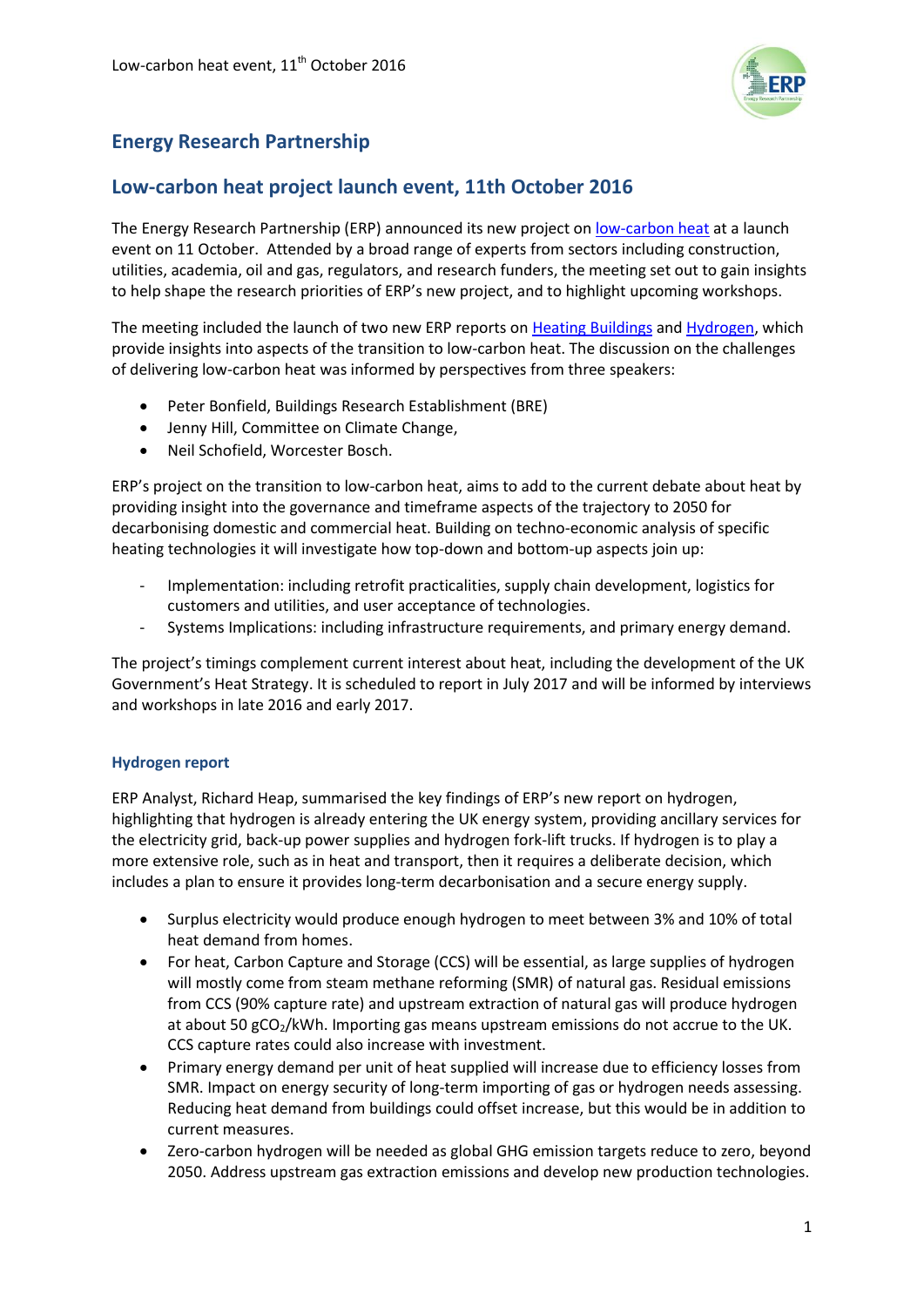

- Repurposing the gas grid could decarbonise domestic and commercial heating in cities relatively quickly, e.g. Leeds H21. Supply could expand to other sectors, such as transport.
- Converting the UK's entire gas grid by 2050 would require converting the equivalent of three cities the size of Leeds every year between 2030 and 2050.
- Public trust in the process and companies involved needs to be secured through early public engagement, if repurposing of gas grids is to be successful. Issues that are likely to arise are increased energy prices, safety, and whether hydrogen could be used inappropriately.
- The UK has leading expertise, with companies selling into the international market.

Attendees discussed the following points:

**CO<sup>2</sup> storage:** If hydrogen from SMR supplied most of the UK domestic and commercial heat demand and a majority of transport it would produce about 200MtCO<sub>2</sub>/yr. By 2100, this would fill the ~12Gt of CO<sub>2</sub> stores currently identified, although the estimated reserve could be 78Gt. Should we reserve  $CO<sub>2</sub>$  storage for sectors with fewer options, e.g. negative emissions?

**Costs:** Hydrogen from electrolysis is at least twice as expensive as from SMR and likely to be 10 or 12 times higher.

Wholesale price of hydrogen from SMR would be about double natural gas. Retail price (including network costs, etc.) would be about 40% higher. This should be compared to cost of providing the same heat service from electric options.

Other ways of getting energy from natural gas can be cheaper than SMR for hydrogen (e.g. CHP, fuel cells, district heating), which are being considered in the Low-Carbon Heat project.

**Electrolysis:** Report assumes a 20% capacity factor for electrolysers using surplus electricity. It would be expensive to build electrolyser capacity to capture the highest peaks.

It would be useful to compare alignment of load duration curves for UK's heat and power systems. Meeting heat demand from UK homes using electrolysis would require additional electricity generation, over 50GW of nuclear power operating constantly, or 150GW of offshore wind capacity. Large-scale inter-seasonal storage needed to allow summer production to meet winter demand.

**International comparators:** California is promoting hydrogen in transport by building infrastructure first to reassure users. But California is not directly comparable to UK, as air quality has been a strong driver (as well as climate change) for longer than the in UK, and Californian conditions are different (e.g. grid mix) and is deploying multiple solutions (e.g. hydrogen, electrification).

**System-wide analysis:** Whole systems analysis can pick up details missed by technical studies. Main conclusion is that switching heat demand to any alternative will be a huge undertaking.

#### **Heating Buildings report**

Simon Cran-McGreehin presented on the second report, on reducing energy demand and emissions from heating buildings, highlighting the potential of leading practice (Passivhaus standards) in fabric energy efficiency. The report explores the significant gaps between this leading practice and what we currently see in reality: the "uptake gap" due to lack of ambition for new-build and barriers to retrofit; the "prediction gap" due to limited information and unrealistic forecasts; and the "performance gap" due to poor quality of work and limited inspections.

The report makes six key recommendations aimed at reducing these gaps:

1. A high level cross-departmental group (to include BEIS, DCLG and others) to improve policy and regulation, supported by an expert advisory group.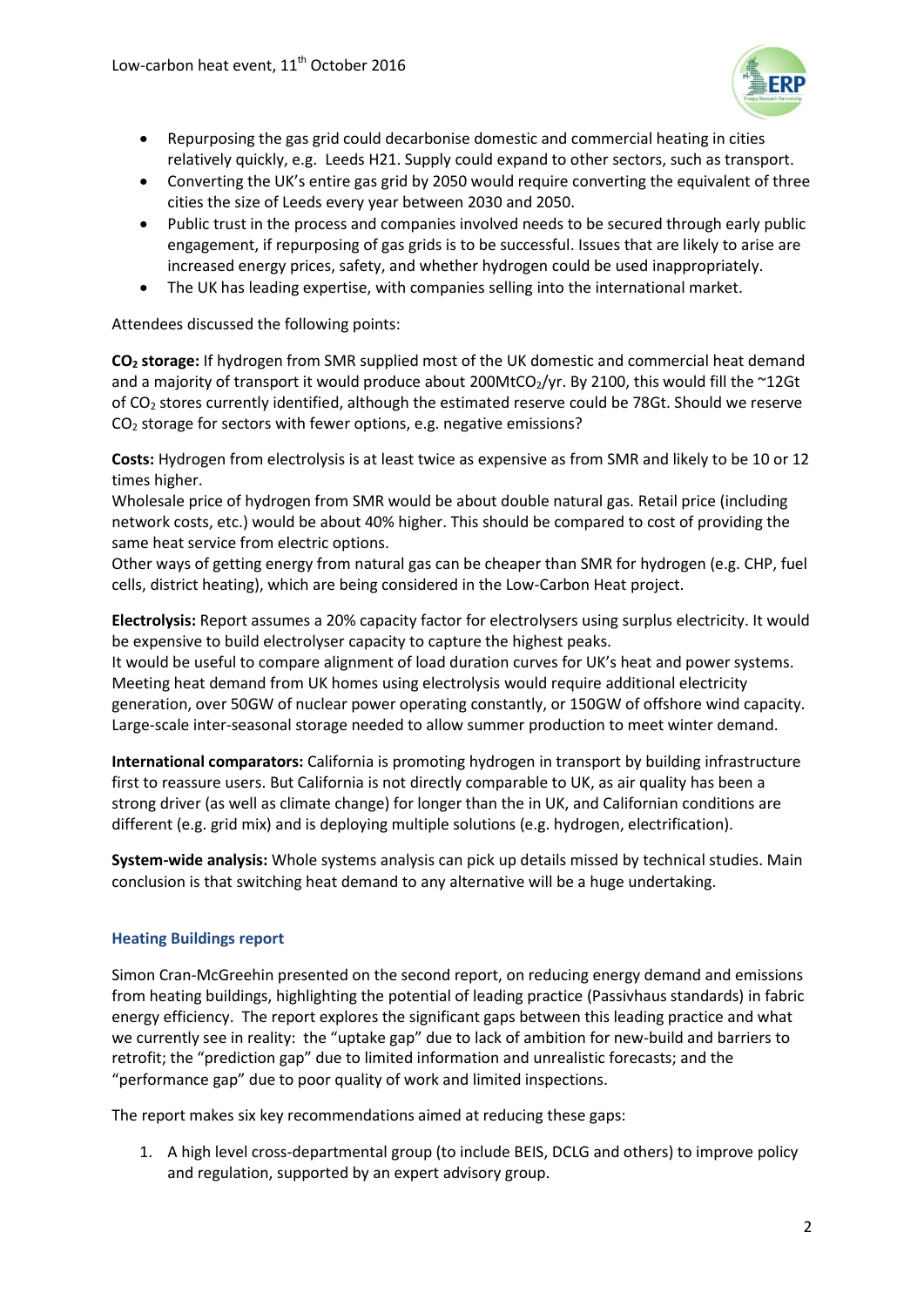

- 2. An ambitious regulatory trajectory for building regulations to require better uptake of energy efficiency in new build, and adherence to that trajectory to give confidence for investments in research and training.
- 3. Improved use of light tough regulation by DCLG to better leverage customer action on energy efficiency, for example the continued use of display of energy certificates in all public sector buildings (and promoting their use in private sector buildings).
- 4. Development and promotion of products, services and "retrofit packages" that are more attractive, easier and cheaper to encourage greater uptake of retrofit, including with support from heritage groups in promoting options for older buildings.
- 5. Expansion of the Energy Systems Catapult's network of test facilities to include tests of heating performance to help improve our understanding of heat use in buildings, including maintaining its buildings trials as a longitudinal study to obtain a long-term view.
- 6. A greater role for product manufacturers in training and quality control in installation to improve thermal performance in practice, alongside improved use of tests and enforcement by the building inspection regime including genuinely random spot checks.

Attendees discussed the following points:

**Overseas comparators:** Germany is possibly the best example of using energy efficiency to reduce heat demand, with: a consistent policy with buy-in from the public, zero-interest loans, and an industry that has the skills and aims for high quality. It is not clear that UK would do likewise.

**Building regulations:** ERP is not in a position to recommend transferring responsibility for building regulations from DCLG to BEIS, but ERP does recommend the creation of a cross-departmental group to aid in the consistency of policies and regulations for buildings' energy.

Cherry-picking of new buildings to give unrepresentative test results was raised as a real issue by several experts in interviews for the project, but much of the data behind such claims is confidential.

**Sector splits:** The report does look at the challenges facing demand reduction for different sectors, e.g. social housing, rental sector, private owners.

**EU referendum:** Leaving the EU would remove the UK's obligation to meet zero carbon building standards by 2019, but it can be hoped that the UK will retain that ambition, although the cancellation of the Zero-Carbon Hub's standards for 2016 does not bode well.

#### **Low-Carbon Heat project**

**Peter Bonfield** spoke of the challenge of protecting and informing consumers and creating a viable market that can be trusted.

- The Bonfield review, which is awaiting publication by BEIS, will make a number of recommendations, including establishing a quality mark for retrofit, a consumer charter guaranteeing a certain level of service from everyone operating in the market, a code of conduct, and different codes of practice and standards deployed across different sectors.
- Information is key: Data sources are being made available (e.g. Ofgem data on installations under supplier obligation programmes). An information portal about homes, for the benefit of consumers, will show which measures would be useful. But prediction is hard: we can be very detailed about buildings' performance, but occupants introduce large variability. Important that householders are more aware of energy performance, but without providing unhelpful amounts of information.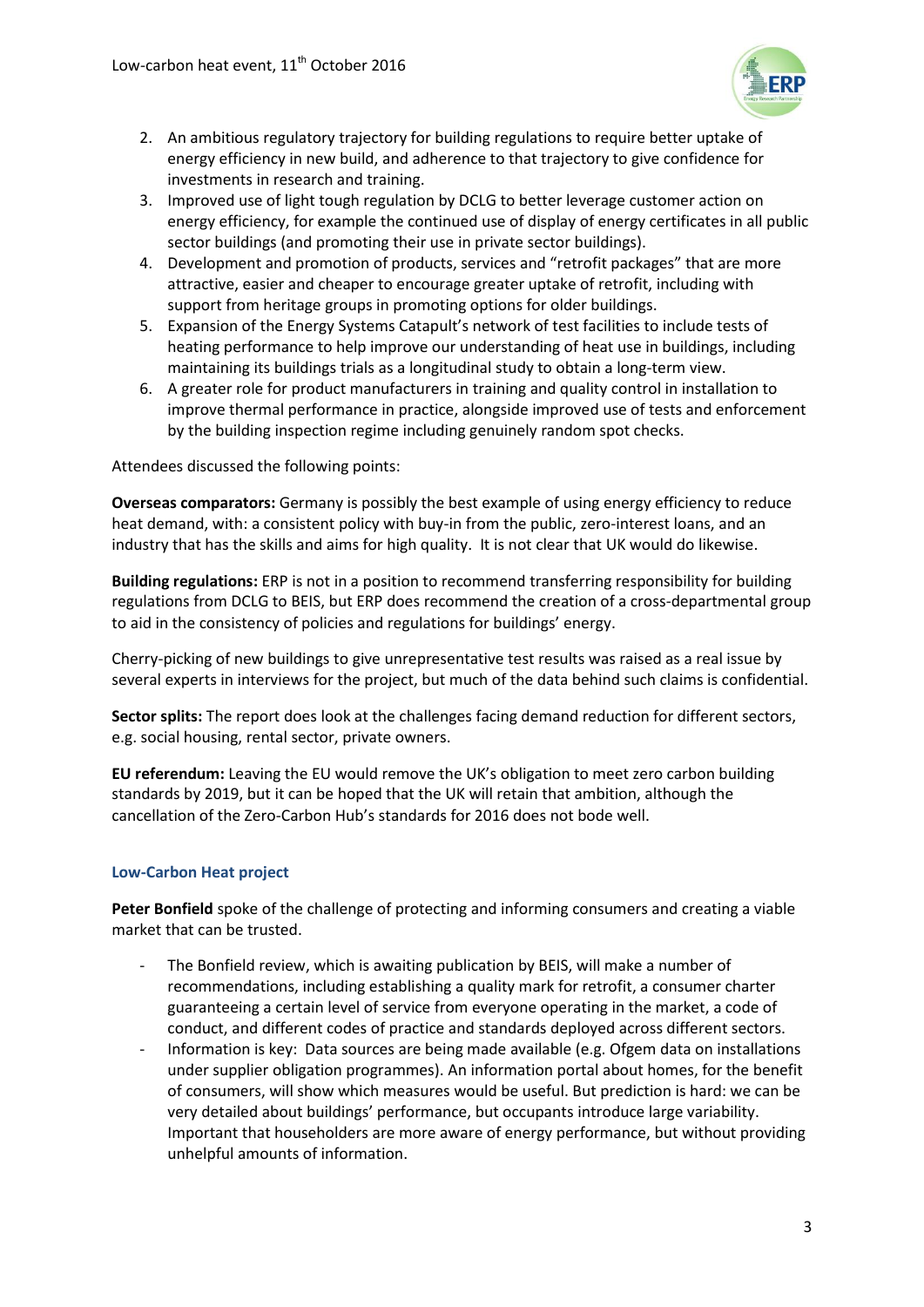

**Neil Schofield** welcomed the fact that heat was now being discussed as part of the energy debate.

- UK has largest proportion (85%) of homes using natural gas for heat, making it the world's largest single market for gas boilers (bigger even than China).
- Demand reduction is essential; UK is missing a big opportunity by not insisting that new buildings are as efficient as possible.
- Customer attitudes affect uptake of new heating options, e.g. a familiar user experience.
- All-electric heating is unrealistic. Electric heat pumps are right for new-build, but for existing homes consumers would not be happy with the disruption and performance, and because electricity demand would be large.
- District heating is an option in certain locations, to provide certain efficiencies.
- Decarbonising gas is an option, e.g. using biogas from anaerobic digestion.
- Hydrogen poses lots of challenges (e.g. sources, manufacture,  $CO<sub>2</sub>$  production, cost), but so did the successful transition from town gas (which was 45%  $H<sub>2</sub>$ ) to natural gas. Hydrogen is similar to methane (calorific value and density, so injectors, etc. are of similar sizes), but also differences (e.g. flame detection and also flame speed requiring different burners).

**Jenny Hill** highlighted the CCC's work on heating, and offered support for ERP recommendations:

- Bonfield is correct to emphasise the importance of standards, and the need for product manufacturers to take a greater role in standards and regulation.
- ERP is right to call for a new cross-departmental group for buildings' energy policy and regulations, reflecting CCC's "What Works" studies and a Frontier Economics study of governance.
- An expert advisory group is needed, as per CCC's white paper on co-ordination across policies & regulations. Focus regulations on ends rather than means to avoid being onerous.
- Training to up-skill the entire sector could be provided by various routes, and product manufactures are one option.
- Building on the Energy Systems Catapult's research programme is a welcome recommendation, and a longitudinal study is an interesting angle.
- Hydrogen is not a solution for the entire UK, so pursue other options e.g. heat pumps.
- Energy efficiency is essential, and should be integrated with low-carbon energy, as is done in the Energiesprong retrofit packages and in the thinking in the ERP's low-carbon heat project.
- Low-carbon heat options must include options of heat pumps for off-gas-grid, heat networks, and bio-methane injects into gas grids.
- There is no clear voice for consumers in large infrastructure projects, compared with France where all large projects go through a formal decision process involving the public.
- SMEs are a big gap in policy. Should be treated more like households than business customers. In Germany, the KfW bank offers loans for SME energy efficiency improvements.
- Governance will need to be strongly co-ordinated for any large-scale heat decarbonisation plan, to give best solutions for each area and to drive down costs.

Attendees discussed the following points:

**Messaging:** Main challenge is conveying two types of messages to policy-makers: First, there are urgent needs, e.g. CCS, and the role of consumers. But, second, there are long-term issues that can complicate decisions on the urgent needs, but that should not stop action.

**Deployment:** Any option will need to convert 20,000 homes per week for 20 years. At some point the sector will have to tell people they can't use natural gas and must switch to a new option. There is currently no single body with responsibility for heat.